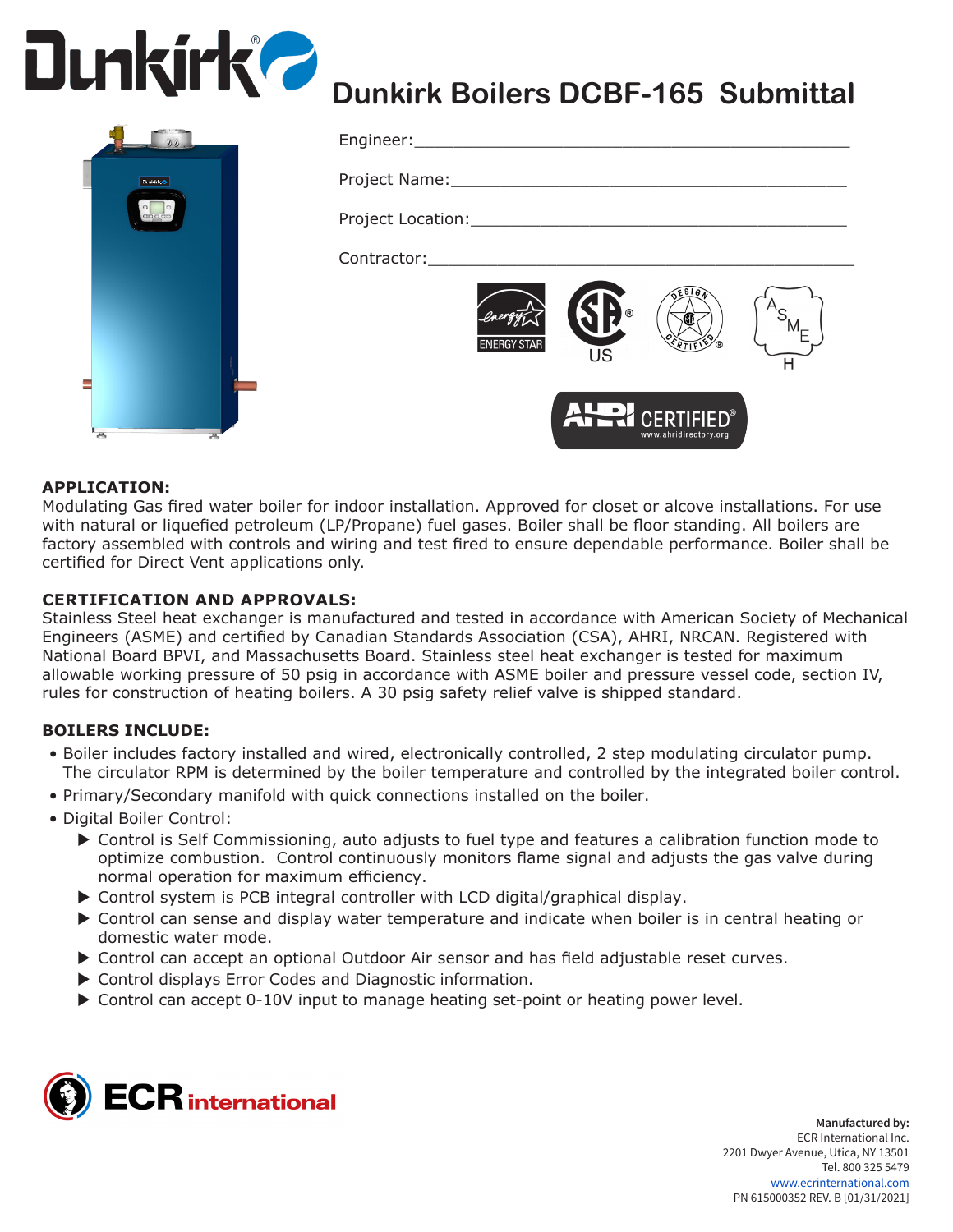

- Boiler Combustion System:
	- $\triangleright$  The Gas valve is a modulating valve capable of firing from 164,000 BTU input down to 29,500 BTU input in Heat mode (5.5:1 turn down).
	- $\triangleright$  Induced draft blower is variable speed controlled by the PCB.
	- $\triangleright$  Burner is constructed of Iron-Chromium stainless steel.
	- ▶ Ignition system shall incorporate a Direct Spark Igniter and a separate Flame Sensing rod.
- Heat Exchanger:
	- $\triangleright$  Boiler's primary heat exchanger is constructed of Iron-Chromium stainless steel.
- Electrical
	- $\triangleright$  120 volts AC, 60 Hertz, 1-phase; less than 15 amps.
	- ▶ Low voltage terminal strip for Thermostat, Outdoor Air Sensor, Indirect Tank sensor.
- Warranty
	- $\blacktriangleright$  Factory Standard Limited Warranty is 10 years on heat exchanger, one year on parts.
	- ▶ Please see the Limited Warranty for More Detail on Warranty Registrations & Extensions.
- Optional Equipment
	- ▶ Outdoor Air Sensor Kit
	- **Indirect Tank Sensor Kit**
	- $\triangleright$  Coaxial and Two-pipe venting components

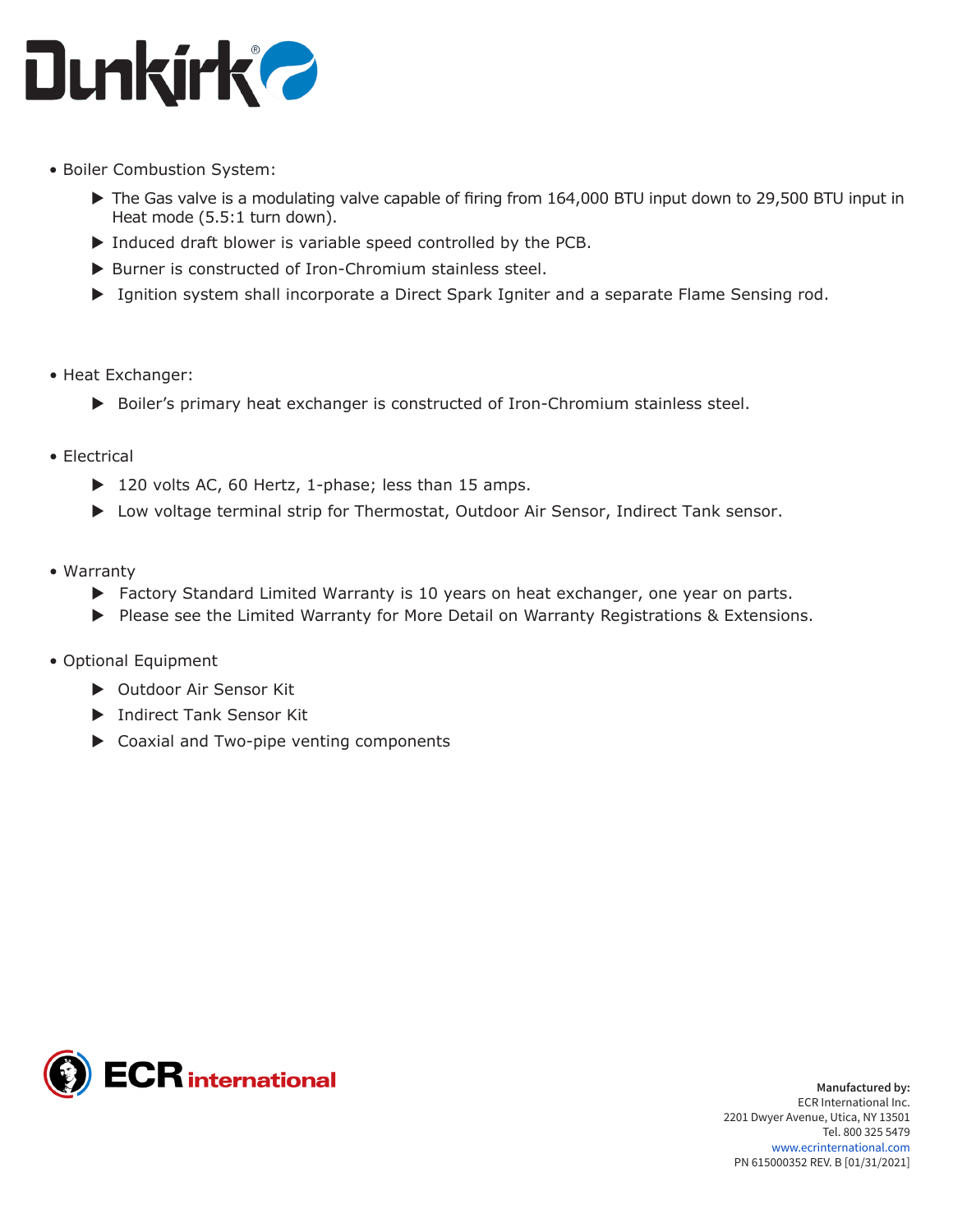

| <b>AHDI CERTIFIED®</b><br>www.ahridirectory.org |                            |                |                                             |                                                   |                      |
|-------------------------------------------------|----------------------------|----------------|---------------------------------------------|---------------------------------------------------|----------------------|
| <b>Size</b>                                     | Boiler Input Rate (MBH)(1) |                | Heating Capacity<br>(MBH) <sup>(1)(2)</sup> | Net AHRI Rating,<br>Water (MBH) <sup>(1)(3)</sup> | A FUE <sup>(2)</sup> |
|                                                 | <b>Maximum</b>             | <b>Minimum</b> |                                             |                                                   |                      |
| <b>DCB-165F</b>                                 | 164                        | 19.5           | 153                                         | 133                                               | 95.0                 |

(1)1000 Btu/hr (British Thermal Units Per Hour)

(2)Heating Capacity and AFUE (Annual Fuel Utilization Efficiency) are based on DOE (Department of Energy) test procedures. <sup>(3)</sup>Net AHRI Ratings based on piping and pickup allowance of 1.15. Contact Technical Support before selecting boiler for installations having unusual piping and pickup requirements, such as intermittent system operation, extensive piping systems,

 etc. \*Max CH Supply temp 176° F (80°C) for DCBF165 \*Max DHW temp 140° F (60° C)

| <b>Dunkirk Boiler DCBF-165F</b>         |                      |  |  |  |
|-----------------------------------------|----------------------|--|--|--|
| <b>Minimum Clearances for Servicing</b> |                      |  |  |  |
| Top                                     | 8.66 in / 220.00 mm  |  |  |  |
| <b>Bottom</b>                           | 9.84 in / 250.00 mm  |  |  |  |
| Sides                                   | 1.77 in / 45.00 mm   |  |  |  |
| Front                                   | 17.71 in / 450.00 mm |  |  |  |
| Flue Terminal Size Concentric System    | 3.93 in / 100.00 mm  |  |  |  |
| Flue Terminal Size 2-Pipe Flue System   | 3.14 in /80.00 mm    |  |  |  |
| Flue Terminal Protruding                | 4.52 in / 115.00 mm  |  |  |  |

| <b>Dunkirk Boiler DCBF-165</b>           |                      |  |  |
|------------------------------------------|----------------------|--|--|
| <b>Central Heating (Sealed System)</b>   |                      |  |  |
| Max System Pressure                      | 43.00 psi / 2.96 bar |  |  |
| Min System Pressure                      | 7.25 psi / 0.50 bar  |  |  |
| Max System Temperature                   | 176°F / 80°C         |  |  |
| Pressure Relief Valve Setting            | 30.00 psi / 2.11 bar |  |  |
| <b>Flow Connection</b>                   | 1.5" / 38.1 mm Sweat |  |  |
| <b>Return Connection</b>                 | 1.5" / 38.1 mm Sweat |  |  |
| <b>Relief Valve Connection</b>           | 3/4" /22.2 mm NPT    |  |  |
| Recommended Operating System<br>Pressure | 21.7 psi / 1.5 bar   |  |  |
| <b>Dunkirk Boiler DCBF-165F</b>          |                      |  |  |
| Weight                                   | 168 LBS / 76.2 kg    |  |  |

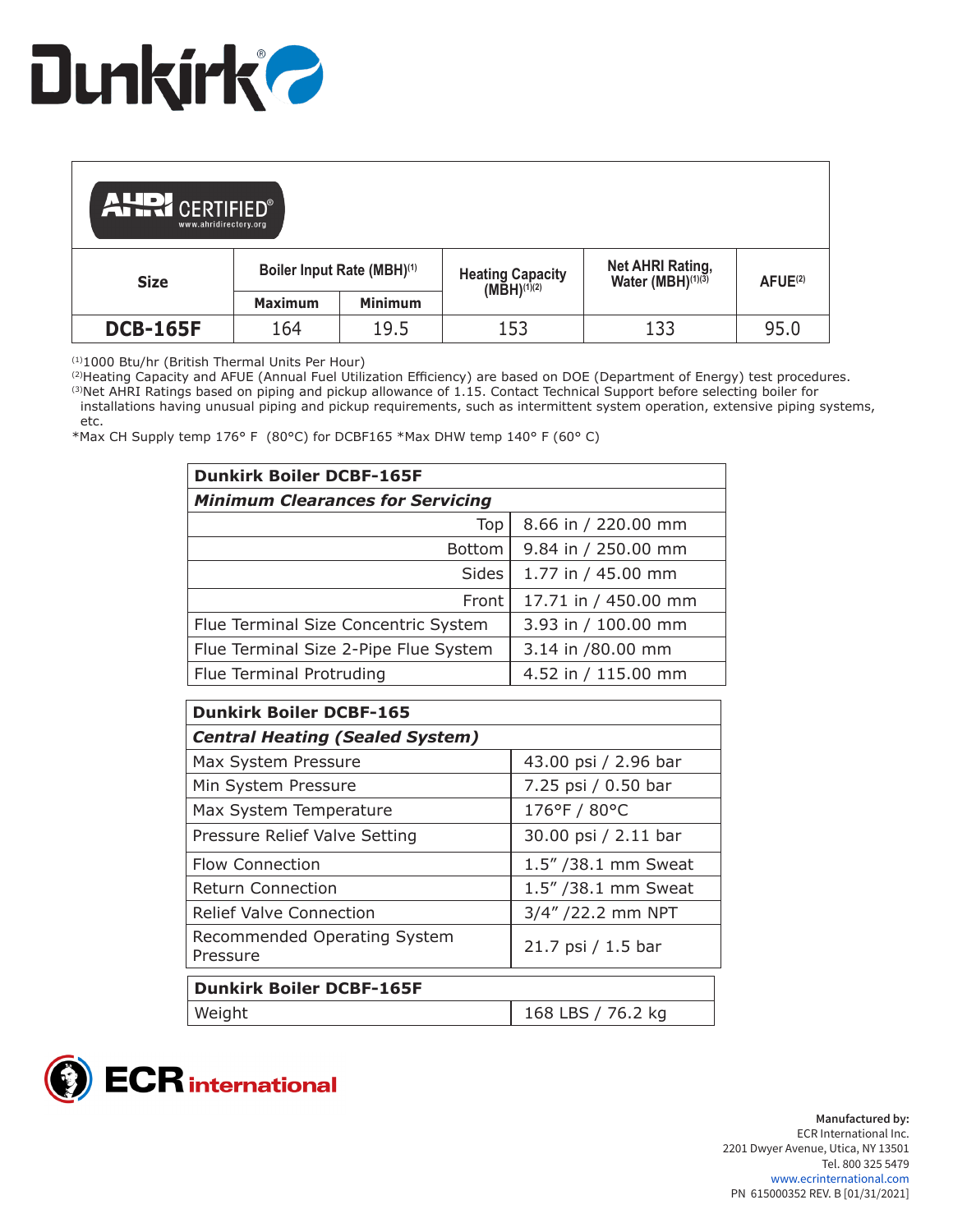



View - Front of Boiler





**Manufactured by:** ECR International Inc. 2201 Dwyer Avenue, Utica, NY 13501 Tel. 800 325 5479 www.ecrinternational.com PN 615000352 REV. B [01/31/2021]